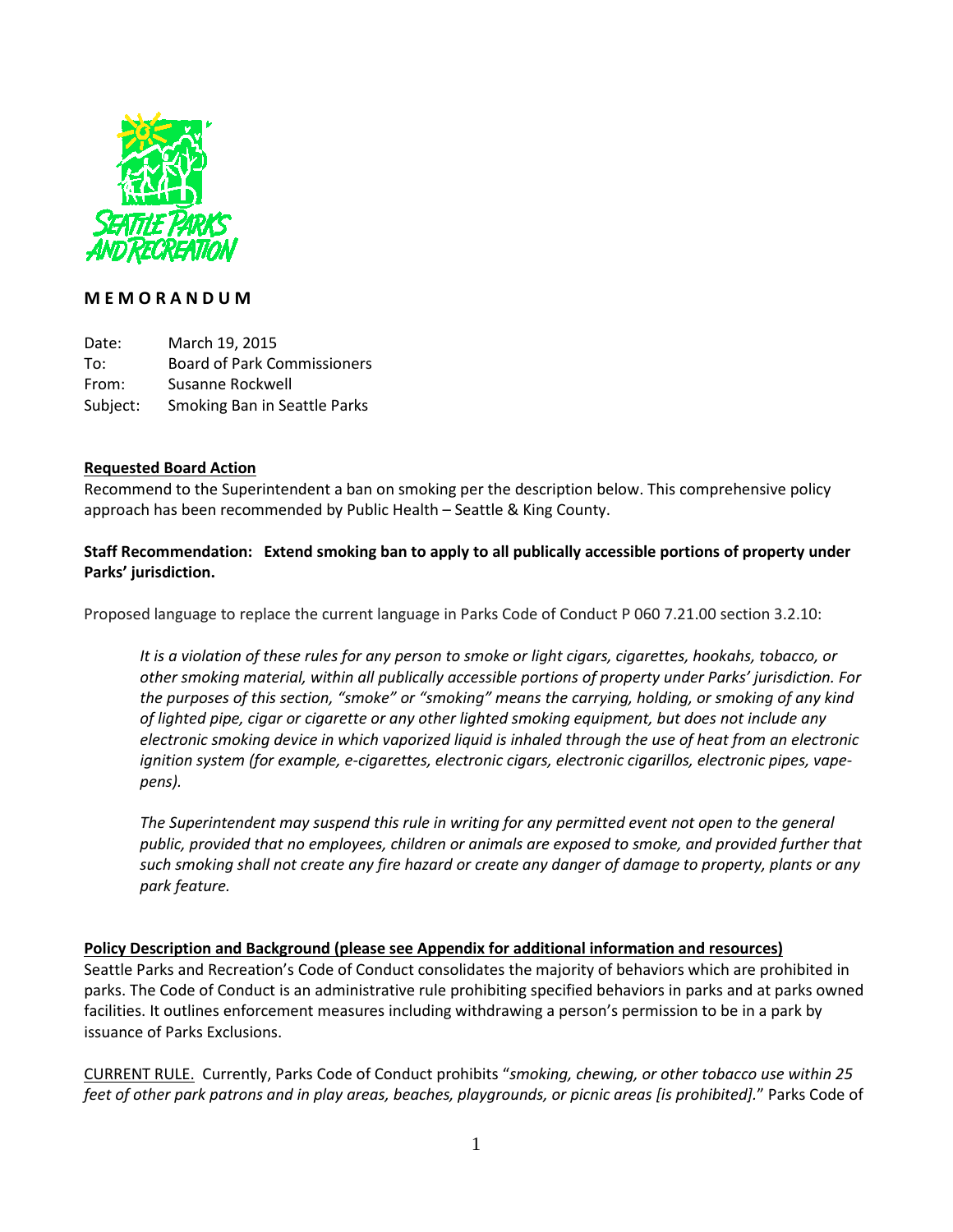Conduct 060 7.21.00, section 3.2.10. Parks adopted the partial smoking ban in 2010 in response to input from the Public Health – Seattle & King County and from Seattle City Councilmembers who expressed concern about the health impacts of smoking on youth in particular. The Parks Superintendent originally proposed an outright smoking ban as part of a Code of Conduct in January 2010. After listening to the public and the recommendation of the Board of Park Commissioners, the Superintendent instituted the more limited restrictions which are currently in the code.

OTHER JURISDICTIONS. Since Seattle's consideration of an outright smoking ban in 2010, numerous other cities across the country have implemented them. Tobacco-free parks made national headlines in 2011 when New York City Mayor Michael Bloomberg signed legislation making all of the city's parks, beaches and pedestrian plazas and boardwalks smoke-free. Previously the ban had just applied to children's playgrounds. Also in 2011 Los Angeles County extended its smoking ban, which already covered beaches and playgrounds, to include municipal parks. San Francisco and Salt Lake City have also banned smoking in parks. In December 2013, the City of Boston extended their smoking ban from playgrounds to all City parks. And most recently, Philadelphia's Mayor Michael Nutter signed into law a bill banning smoking in the city's parks on April 29, 2014.

California leads the nation with 155 city bans on smoking in parks, followed by Minnesota and New Jersey. American Nonsmokers' Rights Foundation lists 967 municipalities with smoke-free parks laws. Public Health - Seattle & King County's *Report on Tobacco Policies in Local Parks, 2014*, states that there are four cities in King County that have made their parks 100% tobacco-free (Bothell, Shoreline, Woodinville and Burien), while another eight cities within the county had policy restrictions ranging from allowing smoking only in designated smoking areas, or prohibiting smoking in non-smoking areas, or prohibiting smoking in certain park types.

REASON FOR BAN ON TOBACCO. The reasons for smoking bans tend to fall into four categories:

- 1. Health concerns over the effects of second hand smoke on children, youth and other adults
- 2. Environmental impacts and maintenance concerns
- 3. Encouragement for smokers to quit
- 4. Ease of enforcement.

As an agency that has a fundamental mission to support the health and well-being of Seattle residents, it is appropriate and beneficial for Seattle Parks and Recreation to prohibit the use of tobacco products at parks and park facilities. The negative health impacts of tobacco and exposure to secondhand smoke are well documented and have immediate adverse effects on the cardiovascular system and can cause coronary heart disease and stroke. The Center for Disease Control reports that:

- Secondhand smoke causes nearly 34,000 premature deaths from heart disease each year in the United States among nonsmokers.
- Nonsmokers who are exposed to secondhand smoke at home or at work increase their risk of developing heart disease by 25–30%.
- Secondhand smoke increases the risk for stroke by 20−30%.
- Secondhand smoke exposure causes more than 8,000 deaths from stroke annually.

In addition, Parks staff spend considerable time cleaning up cigarette butts that litter our parks. According to the Washington Department of Ecology, 480 million cigarette butts are littered in Washington State every year. Cigarette butts are not biodegradable and can take up to 15 years to decompose. During that time, they leach cadmium, arsenic, and other poisons into the soil. Cigarette butts may also be ingested by toddlers, pets, birds, and fish.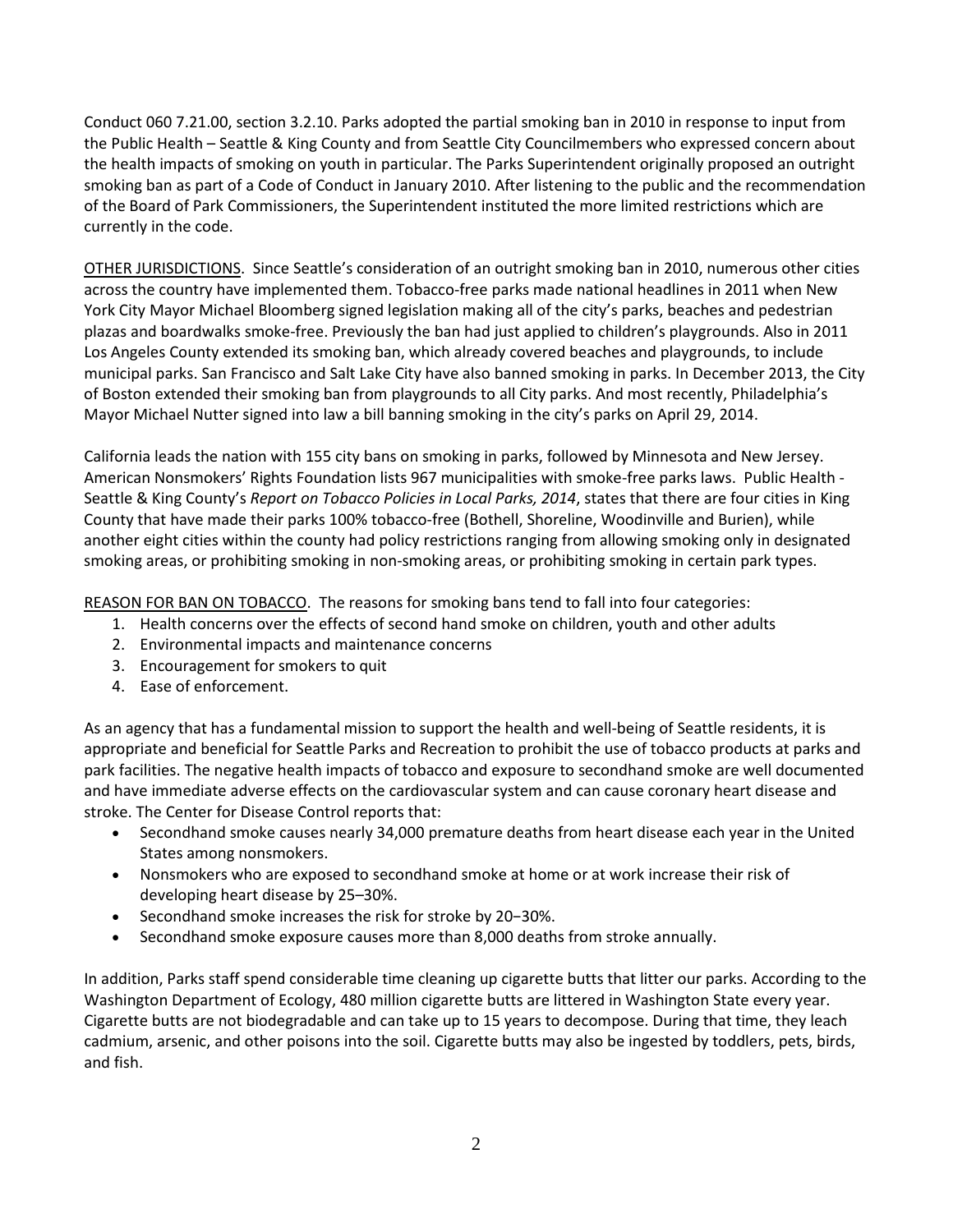## **Enforcement**

Enforcing Seattle's current 25-foot-from-another-patron rule is challenging in any park, and is nearly impossible in the pedestrian-heavy parks of downtown where many people are constantly moving about. Additionally, in small heavily-used parks that have a children's play space, such as Westlake, even if smokers are successfully kept at a distance of 25 feet from the play space, the children are not protected from second-hand smoke. A smoking assessment of Westlake Park conducted over four days in March, 2014 by Zoe Vitter, Graduate Research Assistant from the Center for Evidence-Based Crime Policy at George Mason University, determined that "Generally, about a quarter of people using the park at any given time were smoking."

The proposal of a smoking ban is ardently supported by the Downtown Seattle Association, the Friends of Westlake Park, and the Urban Experience Committee. Since the play space was installed in Westlake in 2013, some parents have verbally complained about secondhand smoke. Park Rangers concur that the enforcement of the 25-foot-from-another-patron rule is very challenging, especially in parks such as Victor Steinbrueck Park where the density of patrons and the size of the park provide few options.

Enforcement of the Code of Conduct, including a citywide ban on smoking in parks would work as follows:

- 1. Verbal warning and education Patrons breaking the code would be asked to stop their behavior or leave the premises. Note this point is more of a curtesy to foster good will and to allow patrons to act responsibly.
- 2. Written trespass warning If a patron refuses to act on a voluntary basis, they would then be issued a trespass warning.
- 3. Infraction citation, with a fee of \$27
- 4. Repeat offenders are in violation of the trespass warning and subject to arrest.

The extent to which officers and park rangers employ verbal warnings, written trespass warnings, and infractions will be discretionary based upon the park and circumstances. Arrest for trespass warning violation can only occur when the offender has *re*-offended or violated some other Park Rule within a designated period after having received a written trespass warning.

Most enforcement actions are expected to occur in the parks in the downtown core where there is already a proactive enforcement presence of both police and park rangers. While the police will have the capacity to enforce the smoking ban themselves, it is expected that verbal and written warnings will primarily be issued by Park Rangers We would expect most violations to occur in Occidental Park, Victor Steinbrueck Park and Westlake Park, as these parks have the highest number or park users per square foot. Outside of the downtown area, police precincts will work with the community as needed to address enforcement and respond to calls for service related to smoking as resources allow.

Pending the outcome of the Board of Park Commissioners review and public process, the smoking ban could begin as early as June, with a soft rollout of enforcement for the first 30 days to allow for education and rampup. The ban does not pertain to marijuana use because that is already prohibited in parks under state law (RCW 70.160.050). Seattle Police officers currently hand out cards explaining the rules and regulations for smoking marijuana in public. The cards will be modified to include information on the citywide smoking ban in parks. In addition to the cards, Parks will initiate a social media education campaign and possibly partner with the American Heart Association and the American Lung Association for additional outreach and educational components.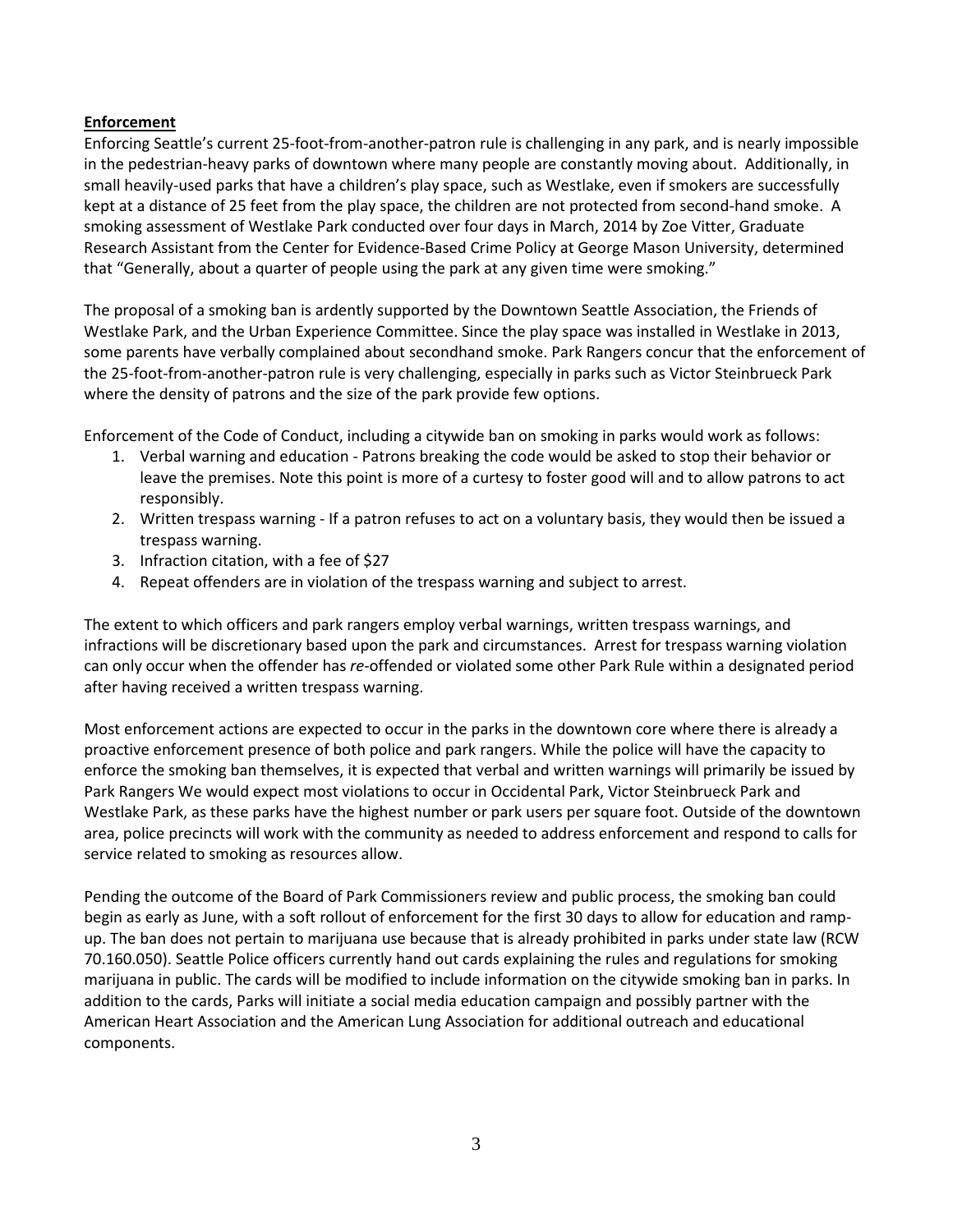#### **Smoking Cessation Assistance**

There are numerous smoking cessation programs available within the city and county, many of which are free of charge. The City of Seattle's Employee Assistance Program partners with Horizon Health to provide smoking cessation classes and programs free of charge for city employees. Other partnerships for programs available to the general public include: Group Health, UW Medicine, Plymouth Housing Group, Salvation Army, Union Gospel Mission, Bread of Life Mission, Downtown Emergency Service Center, Seattle Counseling Service, Entre Hermanos, Gay City, Asian Counseling and Referral Services, Consejo, Harborview, SeaMar, and Seattle Cancer Care Alliance, to name a few.

## **Key Policy Issues**

Eliminating smoking in public parks clearly aligns with Parks Mission, and desired Outcomes regarding Healthy People and Healthy Environment.

While this is an administrative rule, there are those that might view the recommendation as 1) excessive government control and 2) the perception that the rule may be used as a tool to target poor and disenfranchised citizens who use parks as a place to spend their days. Implementing a city-wide ban on smoking in all parks and facilities would be the most equitable approach and straightforward to enforce and is consistent with other major cities across the country. The city-wide approach leaves no areas for ambiguity with the public or staff; if it's a park or park facility that is accessible to the public, there is no smoking of any sort allowed.

#### **Public involvement process**

We will provide a four-week comment period and a public hearing before the Board of Park Commissioners makes its recommendation. Following the Board recommendation there would be an official notice published and 30-day period before the ban would become effective.

The schedule is as follows:

- March 19 Press release about public hearing; material available on the web and emailed to Park Board
- April 16 Park Board briefing and public hearing special session
- May 7 Deadline for written comments
- May 14 Park Board discussion and possible recommendation
- May 15 Parks Superintendent makes ruling; ruling posted in the Daily Journal of Commerce for 30 days
- June 15 Parks Superintendent makes the change to the Code of Conduct administrative change

## **Additional Information**

Susanne Rockwell 206-733-9702 [susanne.rockwell@seattle.gov](mailto:susanne.rockwell@seattle.gov)